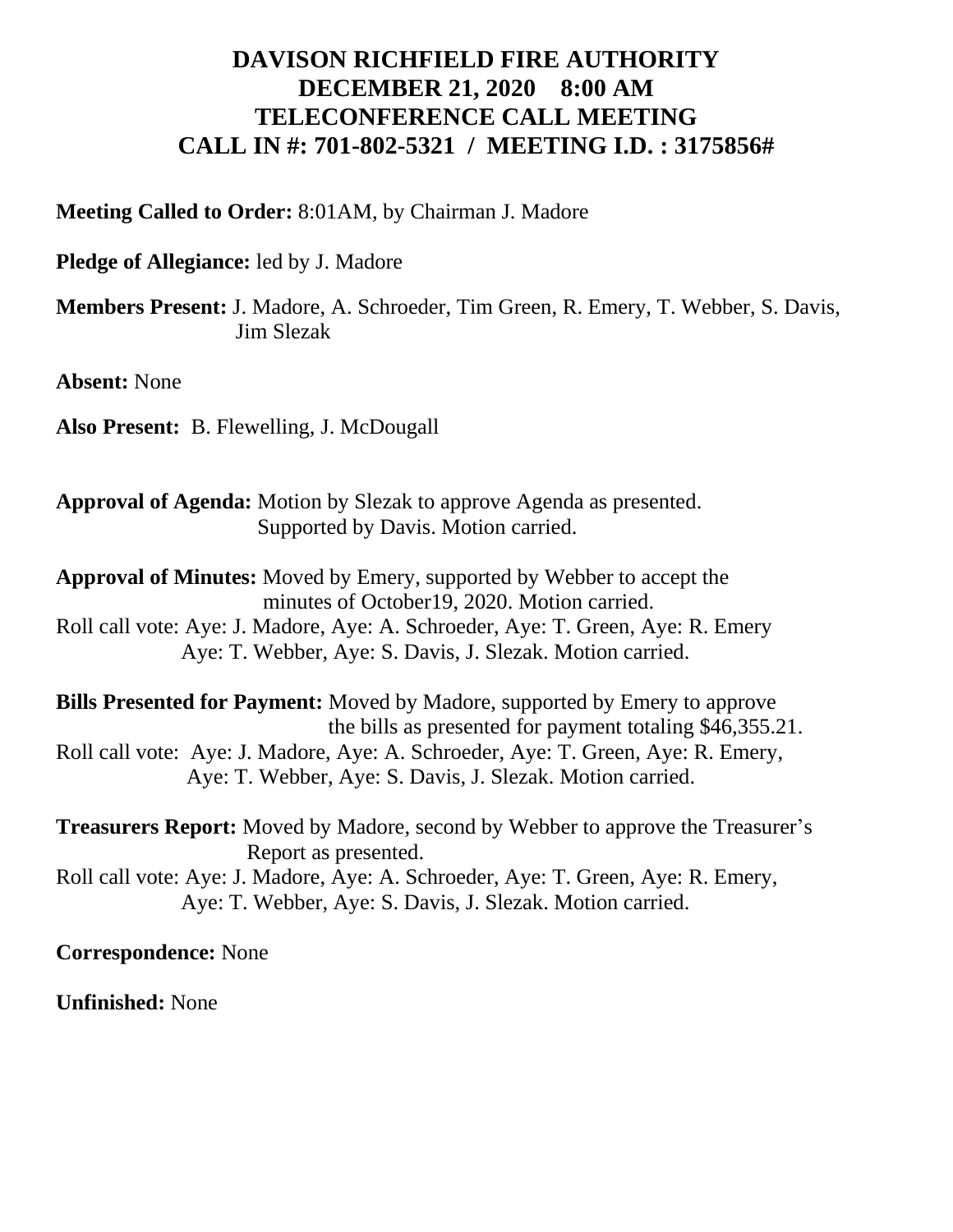Davison Richfield Fire Authority December 21, 2020 Page 2

| <b>New Business:</b> January 2021 meeting date has been moved to Monday, January 11, 2021,<br>due to the third Monday falling on a holiday. Moved by Schroeder, supported<br>by Emery. February 2021 meeting will need to be rescheduled in January.<br>Roll call vote: Aye: J. Madore, Aye: A. Schroeder, Aye: T. Green, Aye: R. Emery,<br>Aye: T. Webber, Aye: S. Davis, J. Slezak. Motion carried.                                                                                                                                                                                                                                                                                                                                                                                                                                                                                                                                                                                          |
|------------------------------------------------------------------------------------------------------------------------------------------------------------------------------------------------------------------------------------------------------------------------------------------------------------------------------------------------------------------------------------------------------------------------------------------------------------------------------------------------------------------------------------------------------------------------------------------------------------------------------------------------------------------------------------------------------------------------------------------------------------------------------------------------------------------------------------------------------------------------------------------------------------------------------------------------------------------------------------------------|
| With new members on the board, Tim Green is appointed as Board Treasurer.<br>Moved by Madore, supported by Schroeder. Motion carried.<br>Roll call vote: Aye: J. Madore, Aye: A. Schroeder, Aye: T. Green, Aye: R. Emery,<br>Aye: T. Webber, Aye: S. Davis, J. Slezak. Motion carried.                                                                                                                                                                                                                                                                                                                                                                                                                                                                                                                                                                                                                                                                                                         |
| New member appointed to the Personnel Committee is Jim Slezak.<br>Moved by Madore, second by Emery. Motion carried.<br>Roll call vote: Aye: J. Madore, Aye: A. Schroeder, Aye: T. Green, Aye: R. Emery,<br>Aye: T. Webber, Aye: S. Davis, J. Slezak. Motion carried.                                                                                                                                                                                                                                                                                                                                                                                                                                                                                                                                                                                                                                                                                                                           |
| <b>Personnel Committee:</b> Probationary firefighter S. Mathews has completed MFR & will be<br>completing Firefighter Academy in the fall. He will then be<br>certified FF I&II & already has his MFR license.<br>Probationary firefighter B. Somers is also in Academy. He will start<br>MFR when it is offered again in 2021. Moved by Emery, second by<br>Webber to accept.<br>Probationary firefighter D. Allie will have a 4-month extension due<br>to being sick at his fulltime job. J. Ishmael was only applicant for<br>nighttime Lieutenant at Station 2. Moved by Emery, supported by<br>Davis. All motions carried.                                                                                                                                                                                                                                                                                                                                                                |
| <b>Chief's Report:</b> Welcome to new Fire Authority members Jim Slezak & Tim Green.<br>Truck committee (E-14 $&$ E17) to begin meeting after January 1, 2021.<br>Assistant Chief J. Bratton to chair.<br>Firefighter of the Year Award (named after longtime department member<br>M. Christopherson & Life Saving Awards to be given in early 2021.<br>Fire fighters responding to a full arrest were able to bring back a pulse before<br>EMS arrived.<br>Been a rough year for all Public Safety. Countywide EMS shortage due to<br>Covid quarantines & statewide protocols with after scene cleanup. EMS<br>response times are roughly 20-30 minutes depending. Surrounding county<br>EMS units are even being called in. Chief is working diligently with Genesee<br>County Med Control & 911.<br>Former Fire Chief Mike Wright passed away in November. Possible<br>celebration at Station 2 in May 2021. Mr. Madore has reached out to<br>L. Wright to make arrangements down the road. |